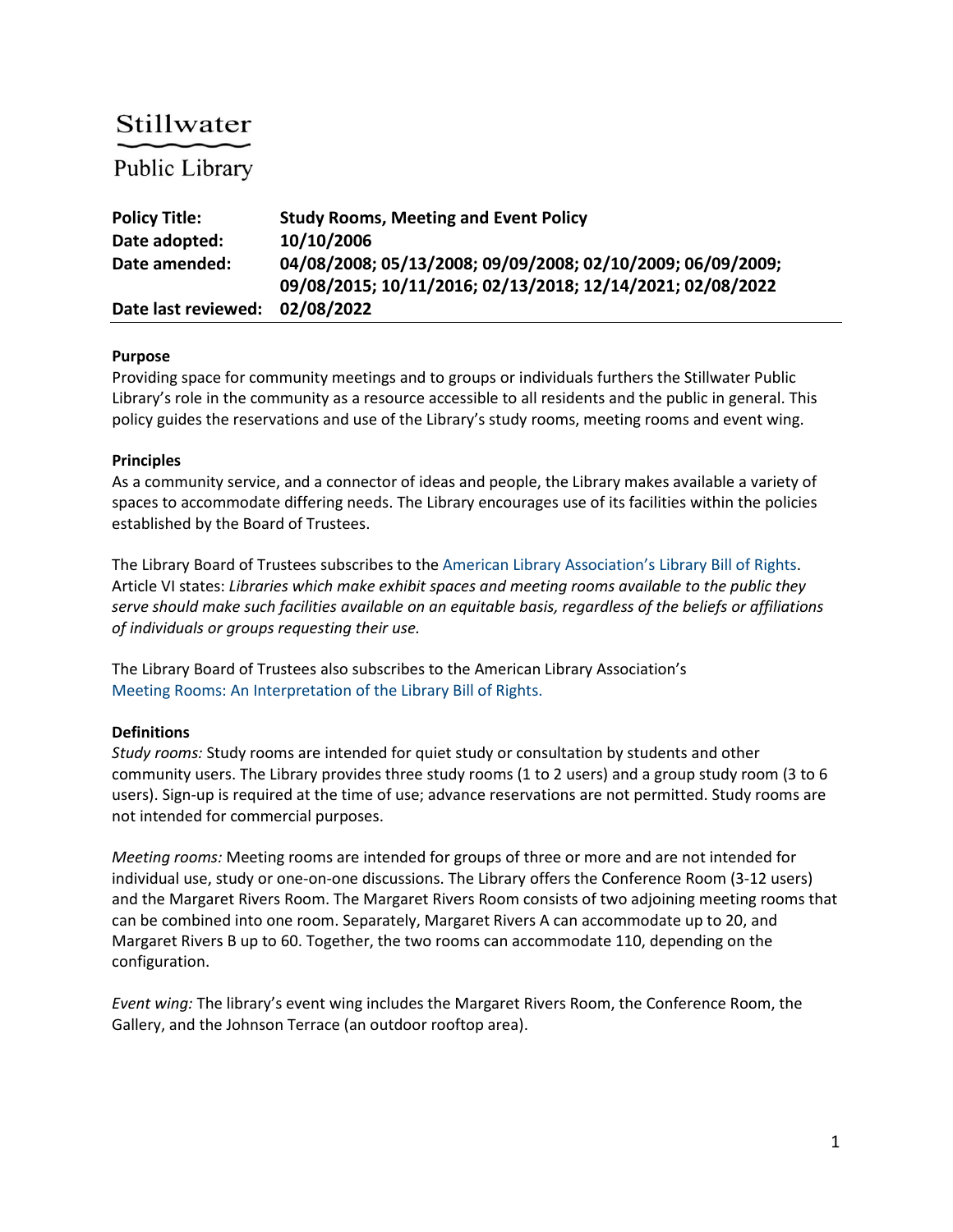*Non-profit and community groups:* Local associations, community groups, higher education institutions and tax-exempt groups engaged in educational, civic, cultural, and charitable activities. Proof of 501(c) status may be required.

### **Fees**

The fee schedule is established by the Library Board of Trustees. Pe[r Minnesota Statute 134.11, Subd. 2,](https://www.revisor.mn.gov/statutes/?id=134.11) "The library board … shall have exclusive control of the expenditure of all money collected for or placed to the credit of the library fund..." In fulfillment of its fiduciary responsibility to the Library, the Library Board has delegated authority to the Library Director or designee to make changes in the fee schedule on a case-by-case basis, typically for small events of short duration that require reduced staff support.

- 1. Study rooms are available on a first come, first served, no charge basis.
- 2. The Conference Room and the Margaret Rivers Room are reservable spaces, available at no charge during library hours for community organizations, government agencies, and non-profits to come together to learn and exchange information and ideas; extended hours may be made available for a fee.
- 3. The Conference and the Margaret Rivers Room are reservable spaces available for a fee to forprofits. Revenue generated from rentals helps support the cost of providing meeting space.
- 4. Custom room configuration may be made available for a fee.

Pending room availability, the Library Director or designee has the authority to waive fees for the City of Stillwater, other government entities, the Stillwater Public Library Board of Trustees, Friends of the Stillwater Public Library, and the Stillwater Public Library Foundation.

### **Non-endorsement**

Permission to reserve and use a space does not constitute an endorsement by the Library of the group, program, or point of view expressed. The name of the Library may not be used in any publicity for nonlibrary sponsored or co-sponsored meetings except to designate the meeting location. The Library may not be identified as a co-sponsor of a meeting without prior approval.

#### **Reservations and Use Limitations**

Reservations usually coincide with library hours. Reservations for rental spaces may extend beyond normal hours with Library Director or designee approval.

Priority for reserving rooms will be given in the following order:

- 1. Library sponsored and co-sponsored programs and activities
- 2. City of Stillwater departments, Friends of Stillwater Public Library, Stillwater Public Library Foundation
- 3. General public

In order to provide access to a wide audience of users, the Library may limit the number of confirmed reservations for any individual or group to no more than once per month. The Library also limits how far in advance a reservation may be made. The Library does not automatically book recurring meetings.

Reserved spaces may not be used for the purpose of transacting commercial activities, including the provision of fee-based services, without prior authorization from the Library Director or designee. No entrance fees may be charged to meeting attendees.